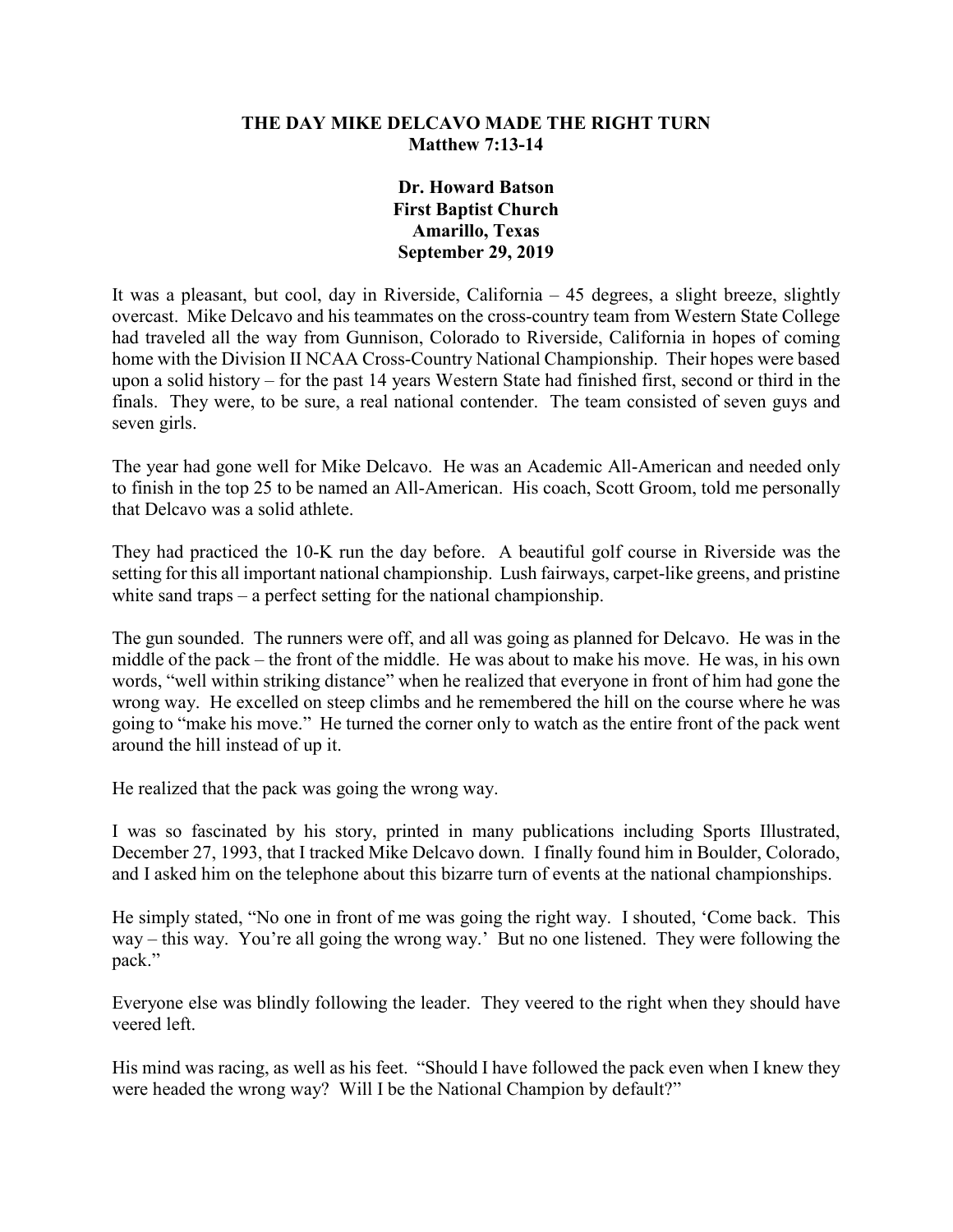But Mike Delcavo stayed the course. He went the long, lonely route, while the rest of the pack took a self-made shortcut.

His grandmother, Frances Delcavo, waited on the course and was surprised that her usually fastfooted family member was performing so poorly in the race. By now, he had fallen to 123rd place.

"Grandma, the rest took a shortcut," he said, as he ran by, breathlessly. "I went the right way."

The officials – would they have egg on their face? What would they do?

It was an astonishing decision. The National Championship officials decided they would change the official course to the abbreviated course taken by the front pack of runners. Delcavo finished more than six minutes behind the front runner, and his team had to settle for third place. They would have been that National Champions if the official course had been maintained.

At the awards ceremony, the officials tried to cover up the chaotic circus by giving Delcavo the silent treatment. They did not so much as mention that they had altered the course in hindsight.

That's when Grandma Delcavo called the TV station, the newspapers, and all turmoil broke loose.

The team made the trip home in silent dismay.

"Mike, be honest. If you had to do it over again would you have taken the shortcut?" I posed the question via telephone October 21, 1997.

"No, sir. I would go the right way again."

Jesus sees the crowds. He goes up a hill. He sits down – as teachers of old – and begins to instruct. Here, in this hill country, to the north and the west of the Sea of Galilee, anxious disciples sit around their Master and learn what it means to be part of the Kingdom of God.

Here in chapter 7, verse 13, Jesus begins to contrast two ways – two kinds of fruit, two kinds of followers, and the two kinds of builders. In each case, there is a sharp distinction drawn between true discipleship and mere religious activity. Jesus brings His sermon to a close with a clear call for action.

What is immediately striking about verses 13 and 14 is the absolute nature of the choice before us. Instead of giving us a plethora of possibilities, Jesus says there is but one choice – with two options from which we might choose.

The first thing I want us to notice is that

# **I. THERE ARE TWO WAYS.**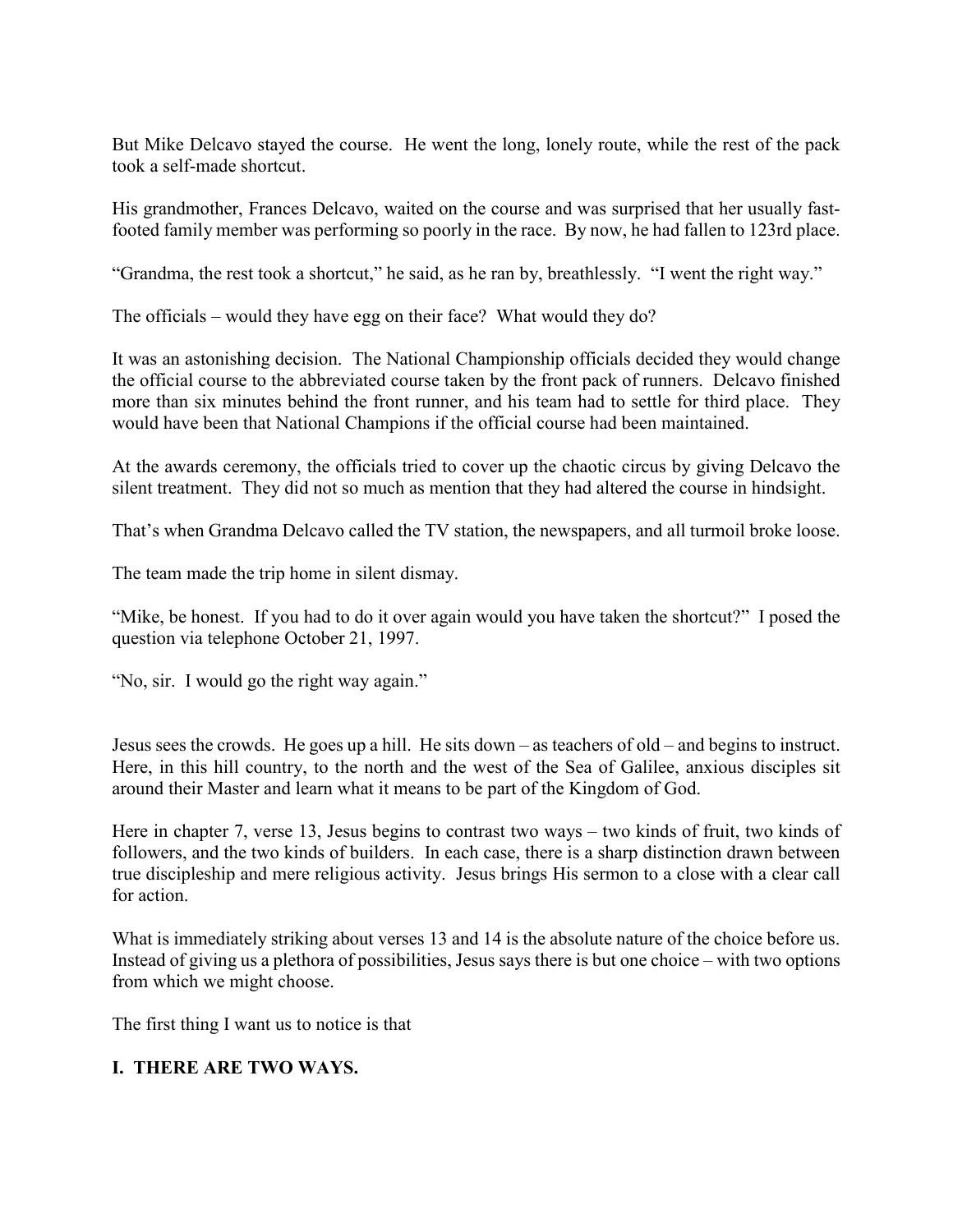The image of standing at the road of decision is an ancient one from the scriptures of Israel. We think about Abraham and Lot who, at their moment of departure, stood looking over the land. Abraham said to Lot, "Choose which way you will go, and I will go the opposite direction." Lot lifted up his eyes and saw that the valley of the Jordan was well watered, lush and green. He decided to go that way – the most pleasing way to the eyes. It, of course, led him to the sins of Sodom and Gomorrah and, ultimately, to the destruction of his family – his wife being turned into a pillar of salt.

I think not only of Lot and his choosing the easy way – I think also about Joshua who stood before the people and declared, **"If it is disagreeable in your sight to serve the Lord, choose for yourself today whom you will serve – whether the gods which your fathers served which were beyond the river, or the gods of the Ammorites in whose land you are living. But as for me and my house, we will serve the Lord."** The people shout in unison, "We will serve the Lord our God, who brought us up from the land of Egypt, from the house of bondage, and did these great things in our sight."

We think, also, of the psalmist who, in the very first psalm, compares the way of the righteous who delight in God's law, bear fruit and prosper, with the way of the wicked who are driven like dust before the wind and perish.

In Matthew one way is easy – one way is broad, spacious and roomy. The other seems to be narrow and confining. It has boundaries that are clearly marked. The broad way seems to offer so much more, so much more freedom.

C. S. Lewis, famed Christian writer and great intellect, described in his autobiography *Surprised by Joy* how as a schoolboy of 13 he began to broaden his mind. "I was soon, in the famous words, altering 'I believe' to 'one does feel.' And, oh the relief of it. From the tyrannous noon of revelation I passed into the cool evening twilight of higher thought where there was nothing to be obeyed and nothing to be believed, except what was either comforting or exciting."

But the narrow way is God's way of revelation. And His revealed truth in His Word imposes a limitation on what we may believe and how we may act. And, in a real sense, that is hard.

The broad way seems to offer so much -- tolerance, permissiveness, no curbs, no boundaries, either of thought or conduct. Travelers on this road may follow their own inclinations – that is the desires of the human heart and its fallenness, superficiality, self-love, hypocrisy, mechanical religion, false ambition, censoriousness. These things do not have to be learned or cultivated. No effort is required to practice them. The broad way is easy. You can just be who you are in Adam and not try to live as a brother or sister of Christ.

There is no doubt about it – trying to walk a Christ-like life is the greatest, most difficult endeavor any human being can ever undertake. God's way is not spacious, it's confining. Poverty of spirit does not come easily. Prayer does not come easy. Righteousness is not easy. Transformed, Godcentered attitudes are not easily achieved. It's not easy to love the unlovable, to forgive those who really, honestly, deserve no forgiveness. In fact, apart from the Gospel, apart from God's grace, all of these things are impossible by our own efforts.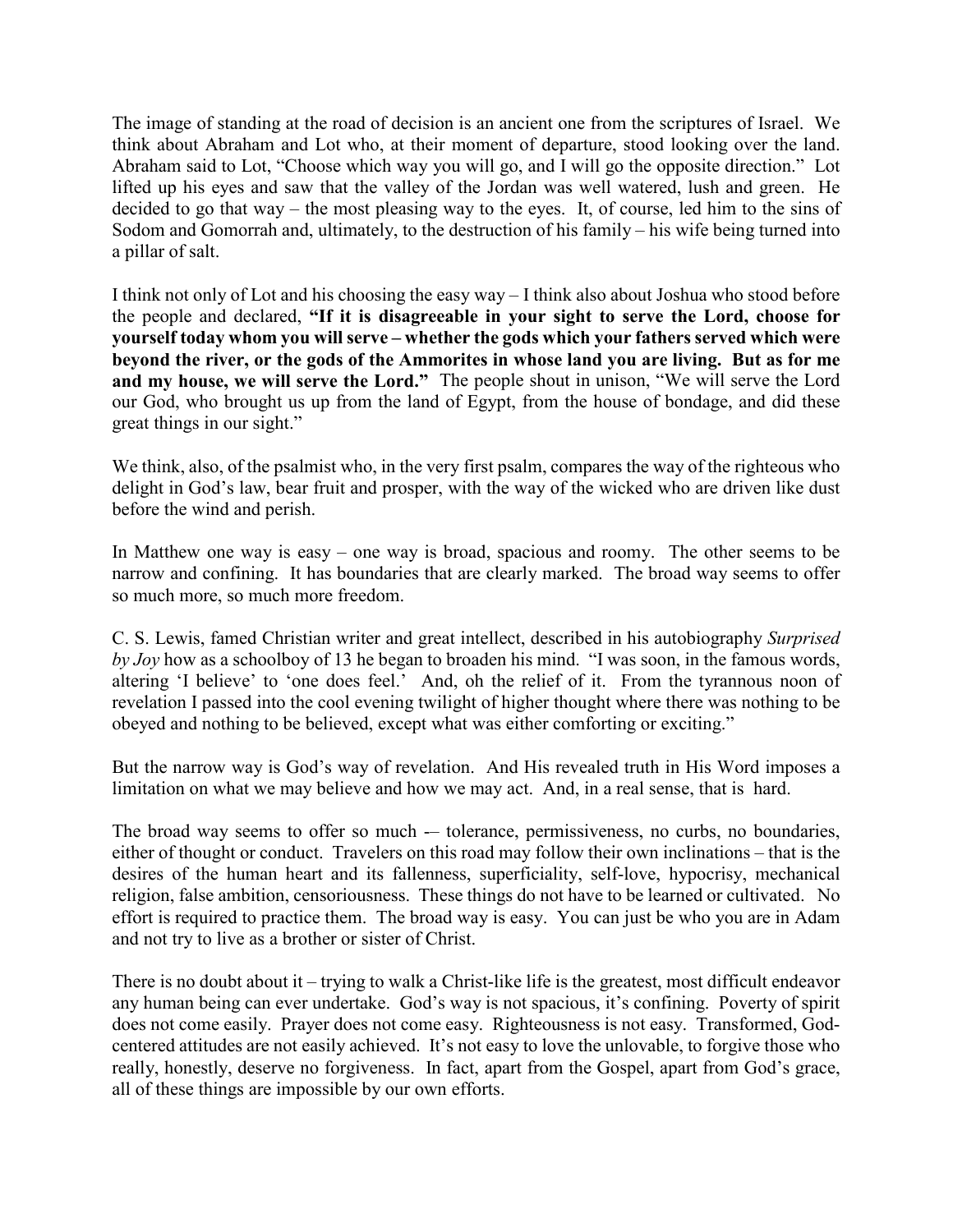Jesus says there are two options. There is the narrow gate, and the way is small. Or, there is a broad gate, and the way is wide. Every one of us comes to that moment in life – which way are we going to go? Are we going to go God's way, or are we going to walk the world's way?

Some of you are at that moment of decision today. The Holy Spirit has been pleading with your heart, yet God gives you the choice to go His way or to go your own way.

That moment comes to us at different points in life. It came to me when I was a freshman in high school. It was there in high school that I clearly realized that there were two ways that I could go. I could live in such a way that would make my parents and my grandparents proud – that would honor my heritage of faith, a faith that says, "Thus sayeth the Lord. These are the commandments of the Almighty that we will keep." Or, very easily, I could have joined many other of my friends who decided to walk in their own way – a way of disobedience, a way that was dishonoring to the things that God had taught.

Those clear choices faced me every day. I could choose to drink, or I could choose to not drink as a high school student. I could choose to save myself sexually for marriage, or I could choose to become sexually involved before marriage, as so many of the high school students were doing. I could choose to copy the homework of others and to cheat on tests, or I could choose to do my own work and accept my own grades, whatever they might be. I could choose to associate only with those who bring popularity to me, or I could reach out in the courage of Christ Jesus and sit in the lunchroom and other places with those whom the other high school students were shunning.

Oh, there were clearly two ways to travel. One way was broad. The other was narrow. One was the way most traveled. The other had barely a path trodden upon it.

Every time we insist on doing our own thing, having our own way, ignoring all that is orderly and righteous, all that is lawful – we find ourselves in a mess.

**Have you heard about Larry Walters? If you have, you know both that his story is true and yet it is very hard to believe. Larry was a truck driver, but his lifelong dream was to fly. When he graduated from high school, he joined the Air Force in hopes of becoming a pilot. Unfortunately, poor eyesight disqualified him. So, when he finally left the service, he had to satisfy himself with watching others fly the fighter jets that crisscrossed the skies over his backyard. As he sat there in his lawn chair, he dreamed about the magic of flying.**

**One day Larry Walters got an idea. He went down to the local Army-Navy surplus store and bought a tank of helium and 45 weather balloons. These were not your brightly colored party balloons – these were heavy duty spheres, measuring more than four feet across when fully inflated. Back in his yard, Larry used straps to attach the balloons to his lawn chair -– the kind you might have in your own backyard. He anchored the chair to the bumper of his jeep and inflated the balloons with helium. Then he packed some sandwiches and drinks and loaded a BB gun, figuring he would pop a few of those balloons when it was time to return to earth.**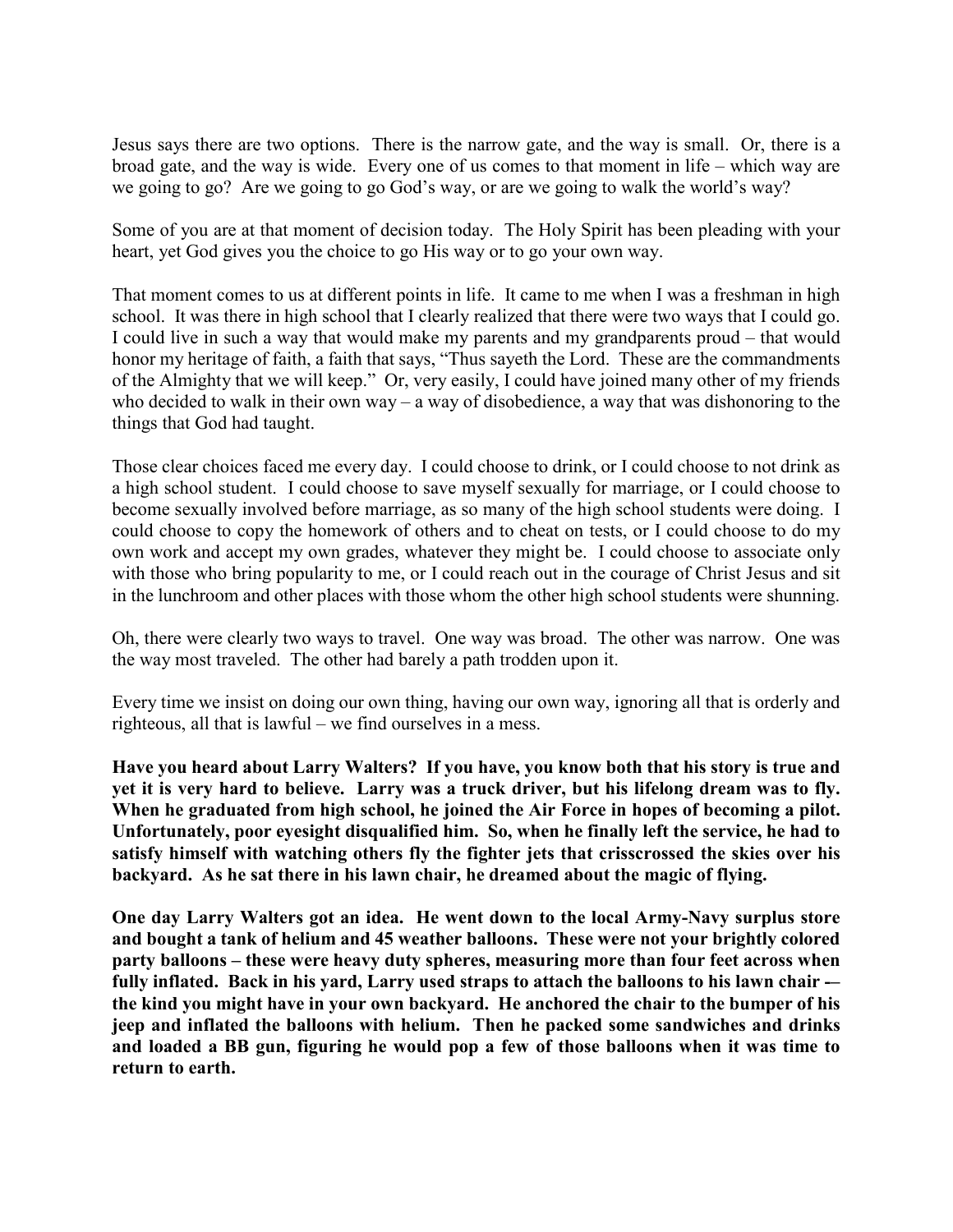**His preparations were complete. Larry Walters sat in his chair and cut the anchoring cord. His plan was to lazily float up and then back down to** *terra firma***, but things didn't quite work out that way. When Larry cut the cord, he didn't float up lazily. He shot up as if fired from a cannon. Nor did he only go up a couple of hundred feet. He climbed and climbed, until he leveled off at 11,000 feet. At that height he could hardly risk deflating any of the balloons, lest he imbalance the load and really experience flying. So he stayed up there, sailing around for 14 hours, totally at a loss as to how to get down.**

**Eventually, Larry drifted into the approach corridor of the Los Angeles International Airport. Wouldn't you love to have been there? A PanAm pilot radioed the tower about passing a guy in a lawn chair at 11,000 feet with a gun in his lap. Los Angeles International Airport is right on the ocean, and at nightfall the winds on the coast begin to change. So, as dusk fell, Larry began drifting out to sea. At one point, the Navy dispatched a helicopter to rescue him. But the rescue team had a hard time getting to him, because the draft from the rotor kept pushing his homemade contraption farther and farther away. Eventually they were able to hover over him and drop a rescue line with which they gradually hauled him back to earth. As soon as Larry hit the ground, he was arrested. But as he was being led away in handcuffs, a television reporter called out, "Mr. Walters, why did you do it?" Larry stopped, eyed the man, and then replied nonchalantly, "A man can't just sit around."**

What was true for Larry Walters is also true for you – and it's true for me.

When we insist on going our own way instead of God's way – when we insist on just filling the balloons and let them sail wherever the wind might blow, instead of cautiously measuring and calculating – we find ourselves adrift, in danger.

I want you to notice that not only are there only two options and really one choice, but

# **II. THE WAY OF THE MAJORITY IS SELDOM, EVER, THE RIGHT WAY.**

You saw what Jesus said. Jesus made it clear. There are many who go the broad way, and there are few who choose to travel the narrow way. Put simply, God's way cannot be discovered by appeal to majority opinion, for the majority is on the road that leads to destruction.

As Paul has said, and it is true, "Let God be true and every man be a liar, if need be."

Just like the majority of runners in Delcavo's NCAA Division II Cross-Country National Championship race, the majority usually choose to go the wrong way. The great majority of the runners were blindly following the leaders of the pack – not thinking for themselves, not asking if this was the course upon which they had practiced. Rather, they were just blindly placing their feet in the tracks of their predecessors. It was a rare Mike Delcavo who decided that even if the majority were going to go the wrong way, he had practiced the right way, he knew the course, he was looking for the steep hill – and he would veer to the left even though the majority veered to the right.

The broad way is an easy road that is a busy thoroughfare, thronged by pedestrians of every kind. It is the narrow and hard way which leads to life, but it seems to be comparatively deserted. Jesus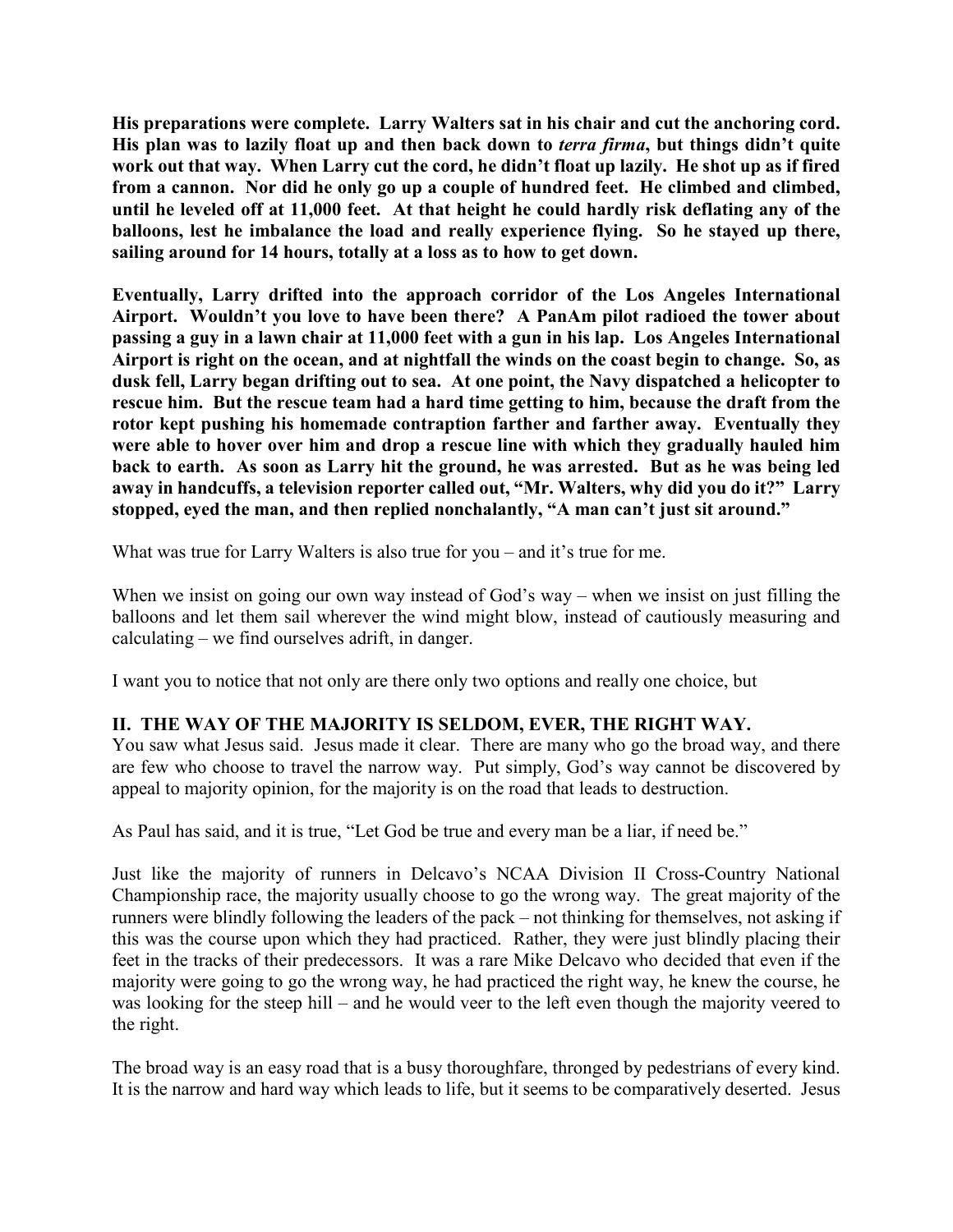seems to have anticipated that His followers would be a despised minority movement. He saw multitudes on the broad road, laughing and carefree, with apparently no thought for the dreadful end to which they were heading. On the narrow road, there is just a happy band of pilgrims, handin-hand, backs turned upon sin, faces set toward the Celestial City, singing songs of expectation, marching to the Promised Land.

**Several years ago, a group of psychologists rediscovered the dramatic power of societal pressure. In an experiment, they invited ten teenagers into a room where three charts were displayed. Each chart had three lines of different lengths. The group members were asked to raise their hands when the teacher pointed to the longest line on each chart. One teen in each group did not know that the other nine teens had been instructed to raise their hands when the teacher pointed to the second longest line. The lone teen frequently looked somewhat confused but cast a wrong vote with the other nine students. Data revealed that 75 percent of the teens allowed peer pressure to override their own better judgment. We all need the affirmation to choose what is right rather than what is popular.**

Almost all of us are prone to do what others are doing, to believe what others are believing, to accept without question the testimony of prominent people. Peer pressure can be such an amazingly powerful force.

It is the continual message of this, Jesus' greatest sermon – the Sermon on the Mount – that true disciples of Jesus will not play to the galleries nor form their values according to the passing approval of faddish whims. The Beatitudes tell us that it is God's approval, alone, which is of ultimate importance. In Matthew 6, Jesus condemns that form of hypocrisy that practices piety to win the approval of men. And now, in Matthew 7, He tells us the way to life is narrow. It's not as popular as the way to destruction.

# **III. THERE ARE TWO DESTINATIONS.**

We already see this, foreshadowed in Psalm 1, where prospering and perishing are the two alternatives. Moses made it still clearer. "See, I have set before you this day life and good, death and evil, blessing and a curse. Therefore, choose life." In a similar fashion, Jesus taught that the easy way, entered by the wide gate, leads to destruction.

You see, the two paths are not ends in themselves, but have eternal significance beyond themselves. The one ends in destruction; the other in life. Ironically, it is the spacious and popular path that leads to destruction. The confined and relatively unpopular one leads to life. The tragedy is that otherwise reasonable men and women become so overwhelmed with the spaciousness and popularity of their path that they take little thought as to its destination. Should someone declare to them that it is the path to destruction, they will deny it, argue that they are no worse than most others on the same road, and, in any case, God will not permit destruction of so many.

In all honesty this morning, I have to say to you that Scripture in no way encourages such optimism. Jesus, Himself, insists that only the narrow way leads to life. These are the words of Jesus. How can you discount them? How can you say they do not communicate what they so clearly declare? Only the path that seems confining explodes in the end into vitality and the consummation of the glorious Kingdom of God.